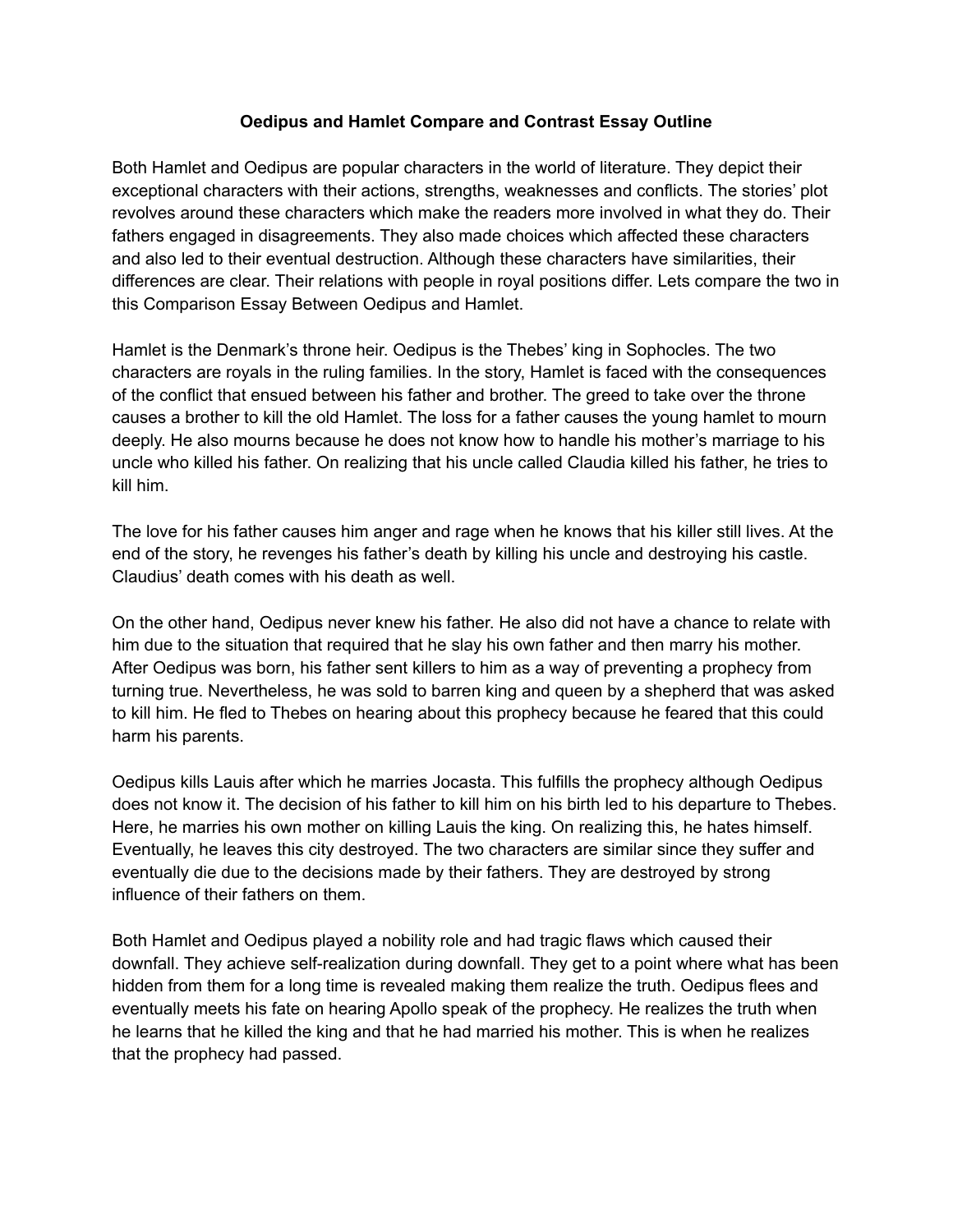Just like Oedipus, Hamlet was incestuous with his own mother. Hamlet is deeply hurt by the new relationship of his mother to an extent of describing the re-marriage as wicked. He calls it incestuous sheet (Act 1 scene 2). The great love that Hamlet felt for his mother made him not to kill Claudius at some points because he perceived himself in Claudius while he was close to her own mother (Sawyer & Desmet 176).

Both characters are depicted as tragic heroes with their tragic flaws affecting them and leading them to destruction. Oedipus causes pollution that causes the suffering of Thebes. According to him, finding and revenging Lauis killer will protect him or enable him to take the king's son position as well as to save Thebes. After the king's murder is uncovered, he learns that the he ran away from the prophecy but it has turned true due to his swiftness in acting and tragic anger's flaw. He learns that he was the cause of the suffering that the people were enduring (Sophocles & Mulroy).

The indecisiveness of Hamlet also makes him to postpone his uncle's murder severally although he killed his own father. His father's ghost convinces him but he has doubts. Self-doubt causes him to think and to waste time till when he goes to England where his uncle sends him.

Although both characters share similar fate, they possess different traits as well. When Oedipus becomes the king, he acts quickly when his people requires him to. During his reign in Thebes, he is confident and swift. He is always in motion as he attempt to keep pace with destiny. As a good leader, he responds to his people's needs. When Thebes is hit by plague, he swiftly sends Creon to Delphi to seek advice from the Oracle. This enabled him to save Thebes from a deadly sphinx curse.

His subjects respected him and they proclaimed the name of their king due to his qualities; 'here I am myself-you all know me, the world knows my fame: I am Oedipus" (p 7-8). However, the tragedy ends when his name becomes a curse to a level where mentioning it filled the people with fear. His Aristotle regarded him as a person that is extra ordinary instead of typical (p 1117). In Act 1 scene one, the priest describes him as the greatest power.

Despite having a noble birth, Hamlet does not have extra ordinary traits. He was born as a prince. His aim was to murder Claudius and avenge his father's death. However, in scene 1 act three he appears to change his thoughts when he says, "I will observe his looks, I will tent him to the quick, if I do blench, I know my course. The spirit I have seen may be a devil." This indicates that even after getting information from his father's ghost, he doubted his intended action and therefore he acted slowly (Miller 7). Inaction is the main flaw of Hamlet. On seeing that Fortibras would risk everything he had just for a land during the war, he learns that he had taken so long to revenge his father's death. This is when he regrets for not risking for sake of the soul of his father. His people loved and admired him because he saved them from the plagues and the riddle that Sphinx posed to them.

Hamlet's personality was suicidal and he hated his fate and himself. He astutely observes and participates in his life. Hamlet is an enigma that many critics are yet to understand. He knows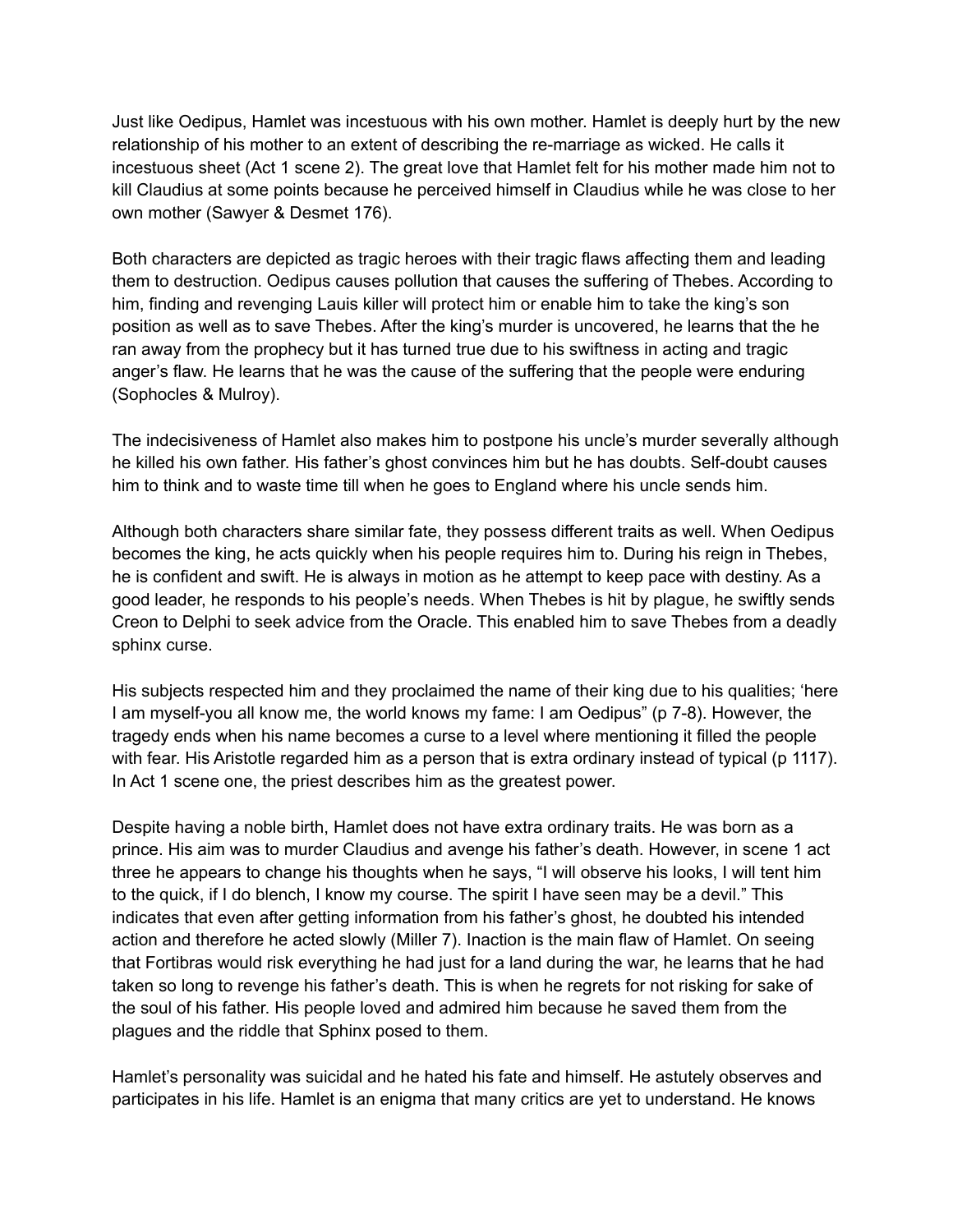the decay of the Danish society though he comprehends that the evils in the society should not be blamed on a single person. Hamlet is exceedingly considerate and coherent (FEEC). He is seen as being drawn to hard decisions and questions that are difficult to answer. Oedipus on the other hand is proud and he feels that people should respect him. He is confident about himself.

The situation in Denmark ranging from that of his family dissatisfies and depresses Hamlet. His mother disappoints him when he accepts to his uncle's relationship and marriage after killing his father. He utters words that depict his lack of trust for women. He uses philosophical terms while thinking about Denmark's problems. He takes time to think about the threats of security in Denmark which can cause its destabilization. Oedipus always has the needs of the people in his heart. This is seen when he does everything possible to know what is causing misfortunes to his people in Thebes. He also does everything he could to know who killed King Lauis although he later realizes that he did.

Hamlet posses a moral and religious reasoning and this keeps him from executing his father's will. He thinks of life that follows after death more often and he is also indecisive. He has the desire to avenge the death of his father in an accepted and moral way. He has a perceptible morals' awareness but obviously this is against murder. This is how he prays at some point,

"He kneels and prays,

And now I'll do it, and so he goes to heaven,

And so am I revenged: that would be scanned.

He killed my father, and for that,

I, his sole son, send him to heaven.

Why this is reward, not revenge.

Up sword and know thou a more horrid time,

When he is drunk, asleep, or in a rage." (Sophocles and Mulroy).

Hamlet has many thoughts without action. However, he is able to overcome this flaw at the end on realizing the honor that people held on revenge and war. He learns about his lack of and wavering willpower. Contrary to this, Oedipus wastes no time contemplating. Instead, he uses actions in solving his problems. He kills his own father due to his quick action though unknowingly. Oedipus does not possess morality issues or religious thoughts that can hinder him from taking actions.

Hamlet and Oedipus fate was predetermined. Oedipus left Thebes on realizing what his destiny was to ensure the good of all the people after serving them properly. Hamlet also realizes that